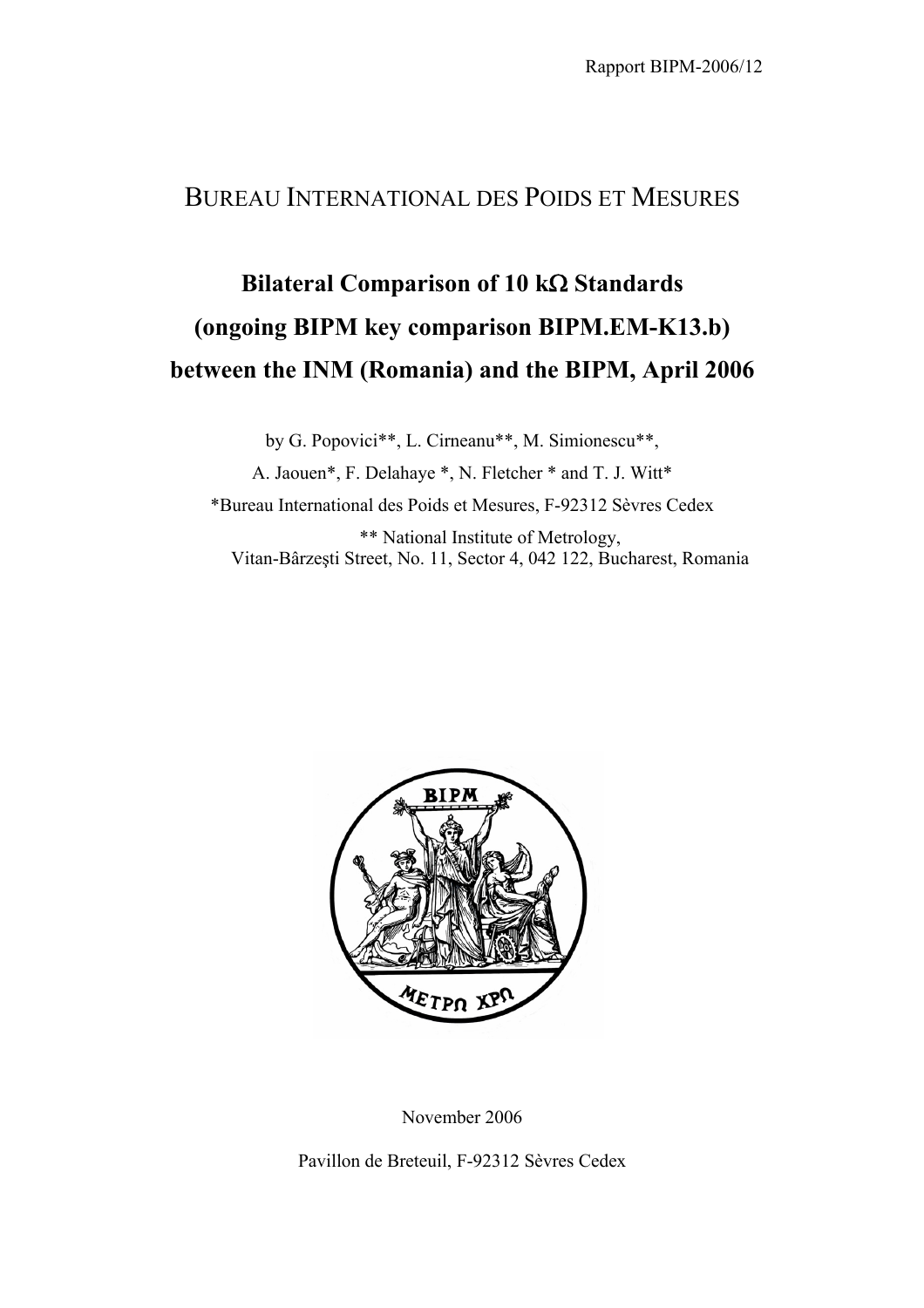## **Bilateral Comparison of 10 k**Ω **Standards (ongoing BIPM key comparison BIPM.EM-K13.b) between the INM and the BIPM, April 2006**

A comparison of the  $10 \text{ k}\Omega$  reference standards of the BIPM and the National Institute of Metrology (INM, Romania) was carried out from February to July 2006. Two BIPM 10 kΩ travelling standards, B10k07 and B10k11, were transported to the INM in person by a member of the INM staff. Both before and after the measurements at the INM, the standards were measured at the BIPM. All three measurement periods were of approximately one month duration. The measurements made on one standard at the BIPM at the start of the comparison were later found to be invalid, and the effect of this on the comparison result is discussed below.

The BIPM measurements of the travelling standards were carried out by comparison with BIPM reference standards using a Warshawsky bridge. The BIPM 10 kΩ reference standards are calibrated in terms of a 100  $\Omega$  resistor whose value is known with respect to the BIPM quantized Hall resistance (OHR) standard. The current in the 10 k $\Omega$  resistors during the measurements at the BIPM was 0.1 mA. The INM carried out measurements of the travelling standards against a 10 kΩ reference using a potentiometric method employing a digital voltmeter. The INM 10 kΩ reference is maintained with respect to  $R_{K-90}$  by means of periodic calibrations at the BIPM and by extrapolation of its behaviour over time. The measuring current used was also 0.1 mA.

The reference conditions are a temperature of 23 °C and pressure of 101 325 Pa. Both INM and BIPM measurements were carried out at temperatures close to the reference temperature, to within about 0.3 °C. The results are referred to the reference temperature. Results of all INM and BIPM measurements were corrected to 23 °C and 101 325 Pa using the known temperature and pressure coefficients of the travelling standards and the recorded values of ambient temperature and pressure.

The reference standards of the two participants are clearly closely correlated, as the INM takes its traceability from the BIPM. To reduce the effect of this correlation, the participants agreed that the comparison should be carried out no sooner than about one year after the last BIPM calibration of INM resistance standards. The mean date of the last such calibration was 19 May 2005.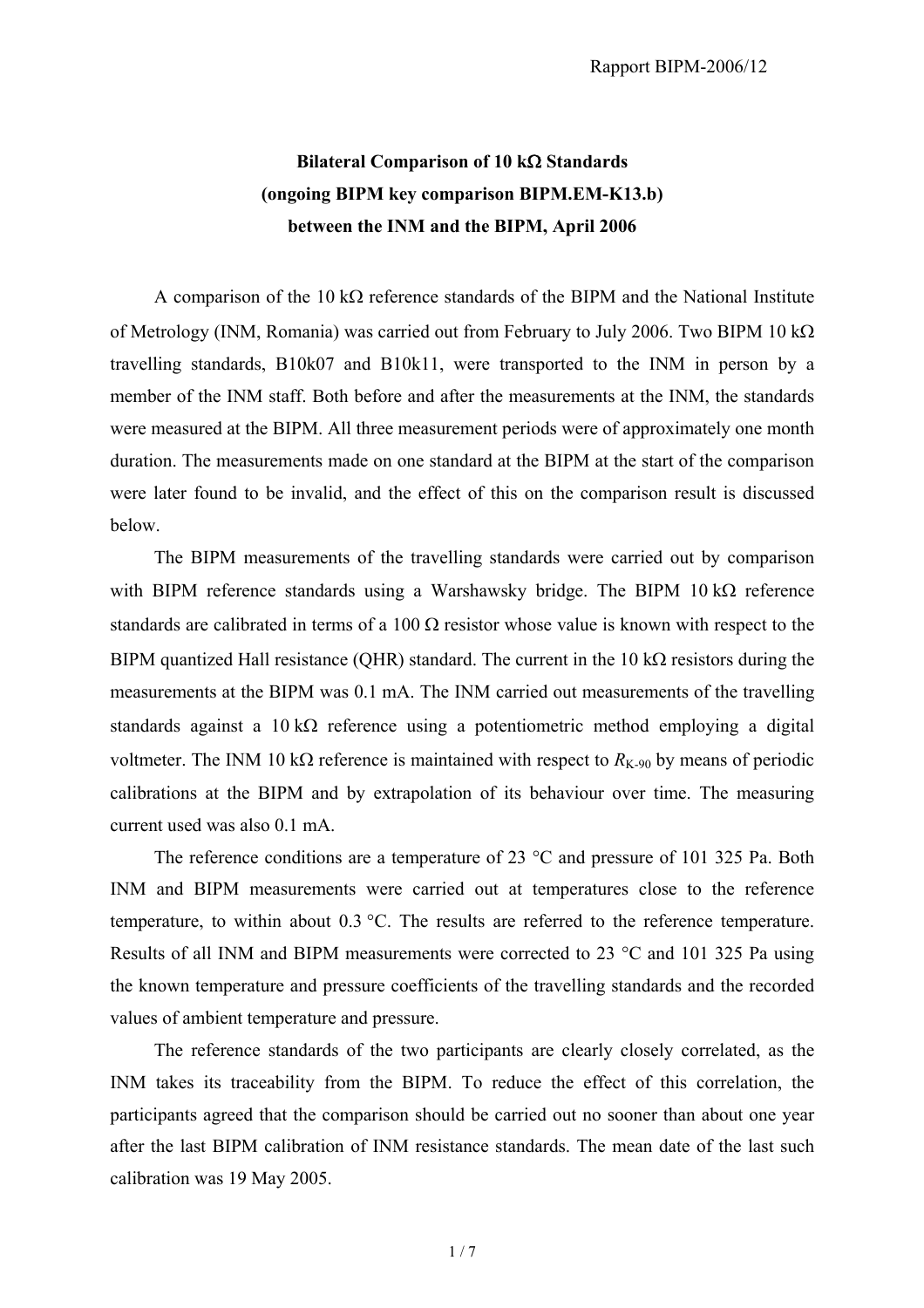Figures 1 and 2 show the measured values obtained (after correction to the reference temperature and pressure) for the two standards by the two laboratories. The resistances of the standards are assumed to vary linearly over time, and linear least-squares fits to the BIPM data for each standard are used to provide the comparison reference. The results of the comparison are presented as the differences between the mean values measured at INM and the values calculated for the same date from the fitted BIPM data. The reference date of the comparison is thus the mean date of the INM measurements, 30 April 2006.

For standard B10k11, the first set of BIPM measurements were found to be invalid (due to a faulty cable connecting the standard to the bridge), but the fault was only discovered after the travelling standards returned from the INM. The invalid set of measurements have been excluded from the calculation of the reference value, and figure 2 shows two linear fits as a result. The first (green line) is a fit to just the second set of BIPM measurements. The second (blue line) includes the previous measured values of the standard (over the last 5 years). The figure also includes the  $1 \sigma$  confidence bands of the linear fit, which have been used to calculate the Type A uncertainty on the value of standard B10k11 at the reference date of the comparison.

Table 1 lists the results for the comparison and the uncertainty contributions as separate Type A and B components for both laboratories. The following elements are listed:

(1) the mean resistance value  $R_{INM}$  of each resistor measured by the INM;

(2) the Type A uncertainty due to the instability of the resistors and the measuring equipment, computed as the standard uncertainty of the mean value;

(3) the Type B uncertainty component due to the measuring equipment of the INM. This uncertainty is partially correlated between the different travelling standards used for a comparison and the contributions that are completely or at least partially correlated are indicated by asterisks (\*) in Table 3;

(4-6) the corresponding quantities for the BIPM; the Type A uncertainty for the resistance value at the reference date is calculated from the least-squares linear fit;

(7) the difference  $(R_{INM} - R_{BIPM})$  for each resistor, and (8) the clearly uncorrelated (Type A) part of the uncertainty;

(9) the result of the comparison, which is the mean of the differences of the calibration results for the two standards;

(10) the standard uncertainty on this mean difference (including Type A and Type B components from both laboratories).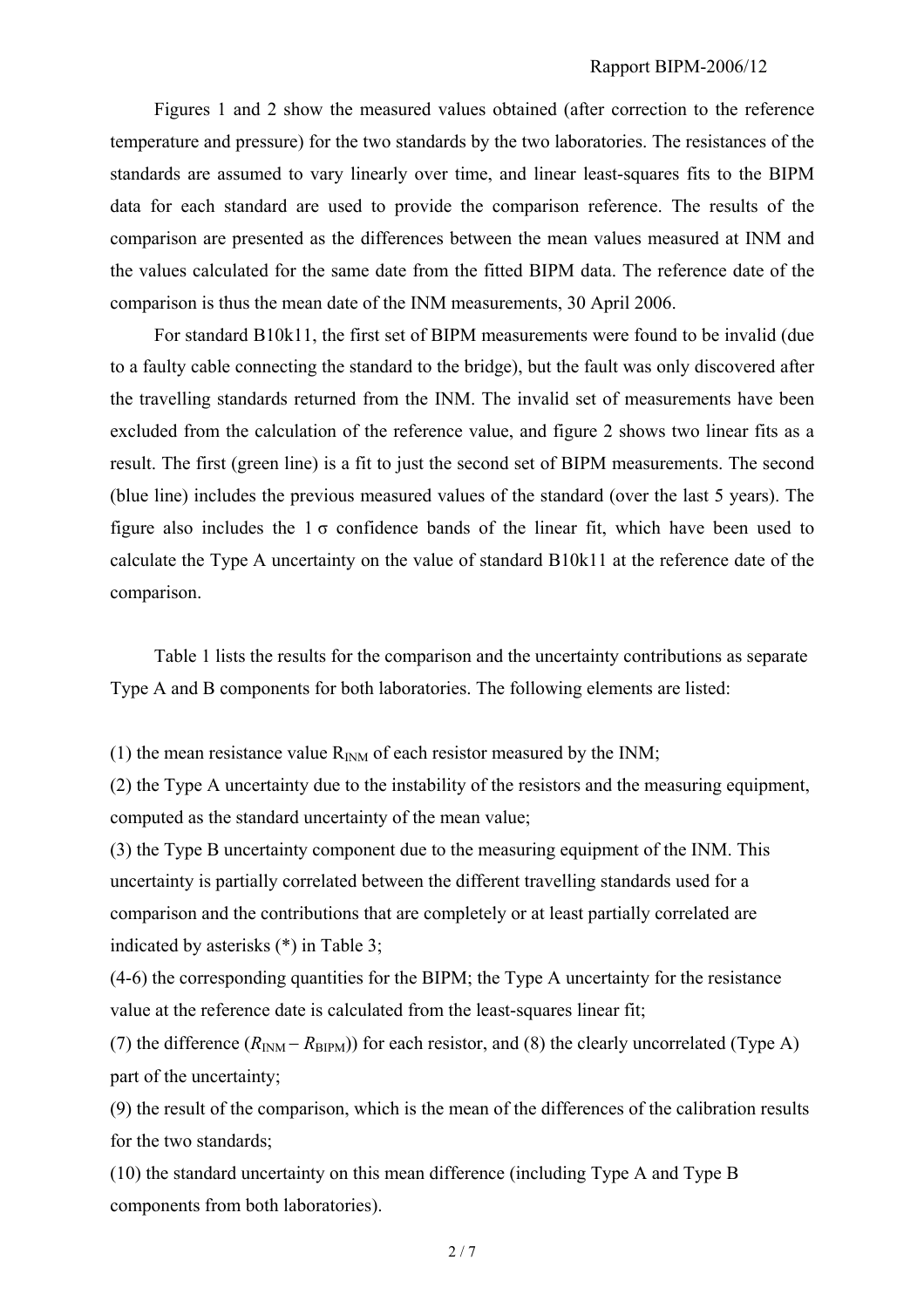Table 2 lists the Type B uncertainties associated with maintenance and measuring equipment at the BIPM and Table 3 lists the corresponding uncertainties for the INM.

No key comparison reference value (KCRV) is needed in this bilateral comparison to calculate the degree of equivalence (DoE) between the INM and the BIPM. The two differences (7 above), which allow for the behaviour of each standard individually, are combined as a simple mean (9) to give the DoE given below. The combined uncertainty of the mean difference (10) provides the uncertainty on this DoE. However, in order to link this result to results from other participants in comparison BIPM.EM-K13.b, the KCRV is as usual taken to be the BIPM value.

The measured resistances and differences in table 1 are given with their corresponding absolute standard uncertainties (1  $\sigma$  estimates, in mΩ). The final result of the comparison is presented as the degree of equivalence between the INM and the BIPM for values assigned to 10 kΩ standards,  $D_{INM}$ , and its expanded uncertainty,  $U_{INM}$  ( $k=2$ , 95% confidence level) both expressed in 10<sup>-8</sup> (i.e. as relative values, where  $1 \times 10^{-8} = 0.1$  m $\Omega$  on a measurement of  $10$  kΩ):

$$
D_{\text{INM}} = (R_{\text{INM}} - R_{\text{BIPM}}) / 10 \text{ k}\Omega = -9 \times 10^{-8}
$$
  

$$
U_{\text{INM}} = 18 \times 10^{-8}
$$

This is a most satisfactory result. The difference between the values assigned to the travelling standards by the two laboratories is less than the expanded uncertainty associated with the difference. The calibration and measurement capability (CMC) of INM held in the BIPM key comparison database appendix C for measurements of 10 kΩ standards is 10  $\mu\Omega/\Omega$ (i.e.  $1000 \times 10^{-8}$ ). This comparison result clearly supports this CMC, and indicates that the methods in use at INM may be suitable to support an improved CMC in the future.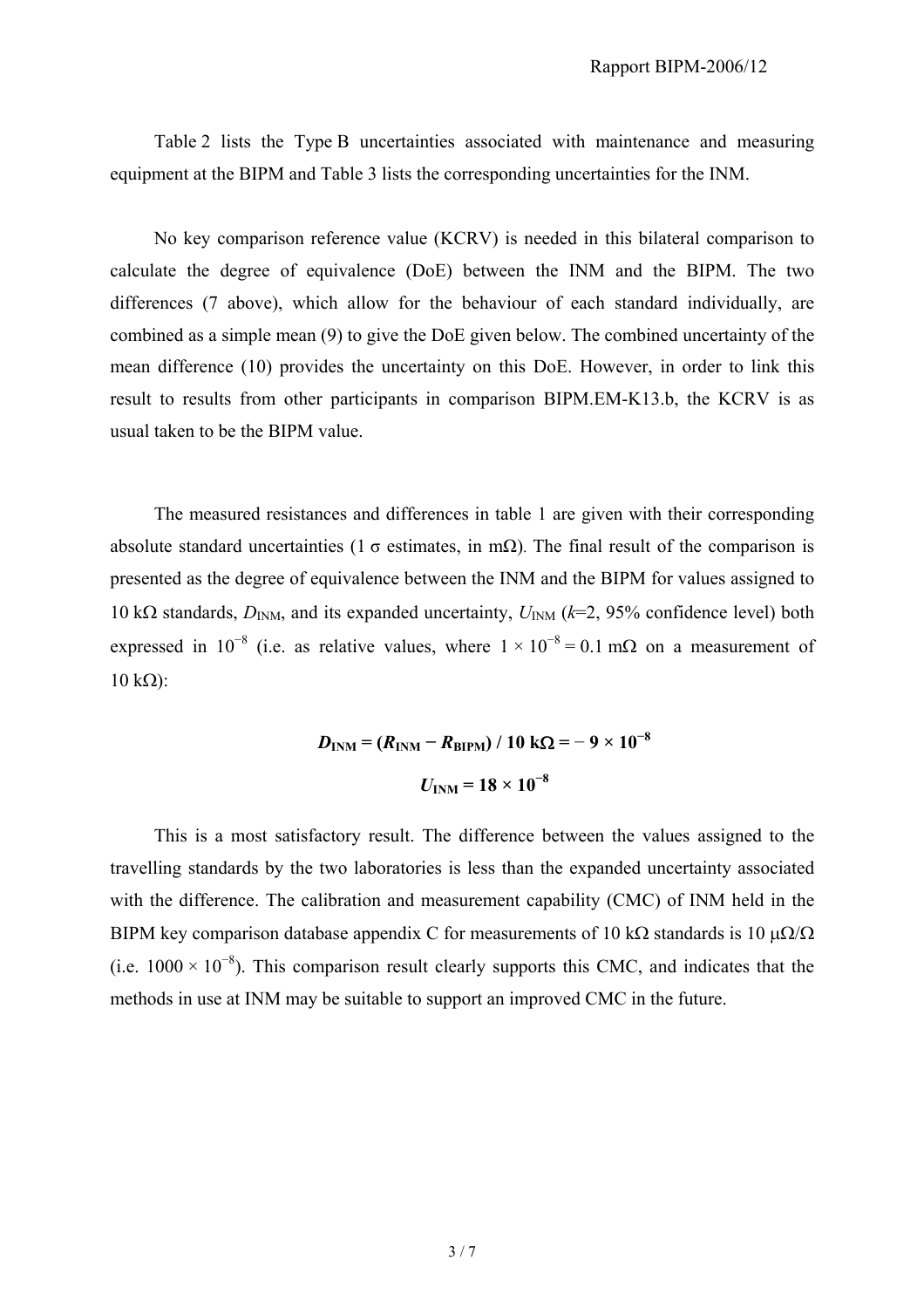## **Comments:**

More qualitative information can also be gained from the comparison data, particularly by inspection of figures 1 and 2. Multiple standards and the '*A-B-A*' pattern of measurements are used to reduce the effects of instabilities of the standards on the comparison. From figures 1, it is clear that, at least at the level of interest defined by the INM uncertainties, the behaviour of the standard B10k07 is not a limiting factor in this comparison. The linear drift rate obtained for the standard during the period of this comparison has been compared to the historical data maintained at the BIPM (covering approximately the last 5 years), and a satisfactory agreement was found.

For standard B10k11, as indicated above, one set of measurements has been excluded. However, the historical data for this standard, combined with the small drift observed in the second period of measurements at the BIPM still give good confidence in its behaviour during the comparison. The values at the reference date derived from the two different linear fits shown on figure 2 (including or excluding the historical data) are not significantly different (with respect to the INM measurement uncertainties), and the increased Type A uncertainty assigned to the reference value for this standard does significantly increase the overall uncertainty of the comparison.

The consistency of any difference observed for the two standards (i.e. the difference between the differences (7)) can be very revealing. In this case, both differences are not significant given the uncertainties of the INM measurements (even considering only the Type A uncertainties), and no further analysis is necessary.

It should be noted that the Type A uncertainty reported by INM in this comparison, calculated as the standard deviation of the mean of measurements over a period of 1 month, assumes that the variations of the measured value from day to day are due to a white noise process. This is not self-evident for such a long time period, and this assumption should be tested and demonstrated to hold before any improvements to CMCs which approach the level of uncertainty reported here are considered. It is also apparent from figures 1 and 2 that the INM measurements are quantized (i.e. the limited resolution of the measurement system is becoming significant), and this will place a limit on the uncertainties that can be achieved.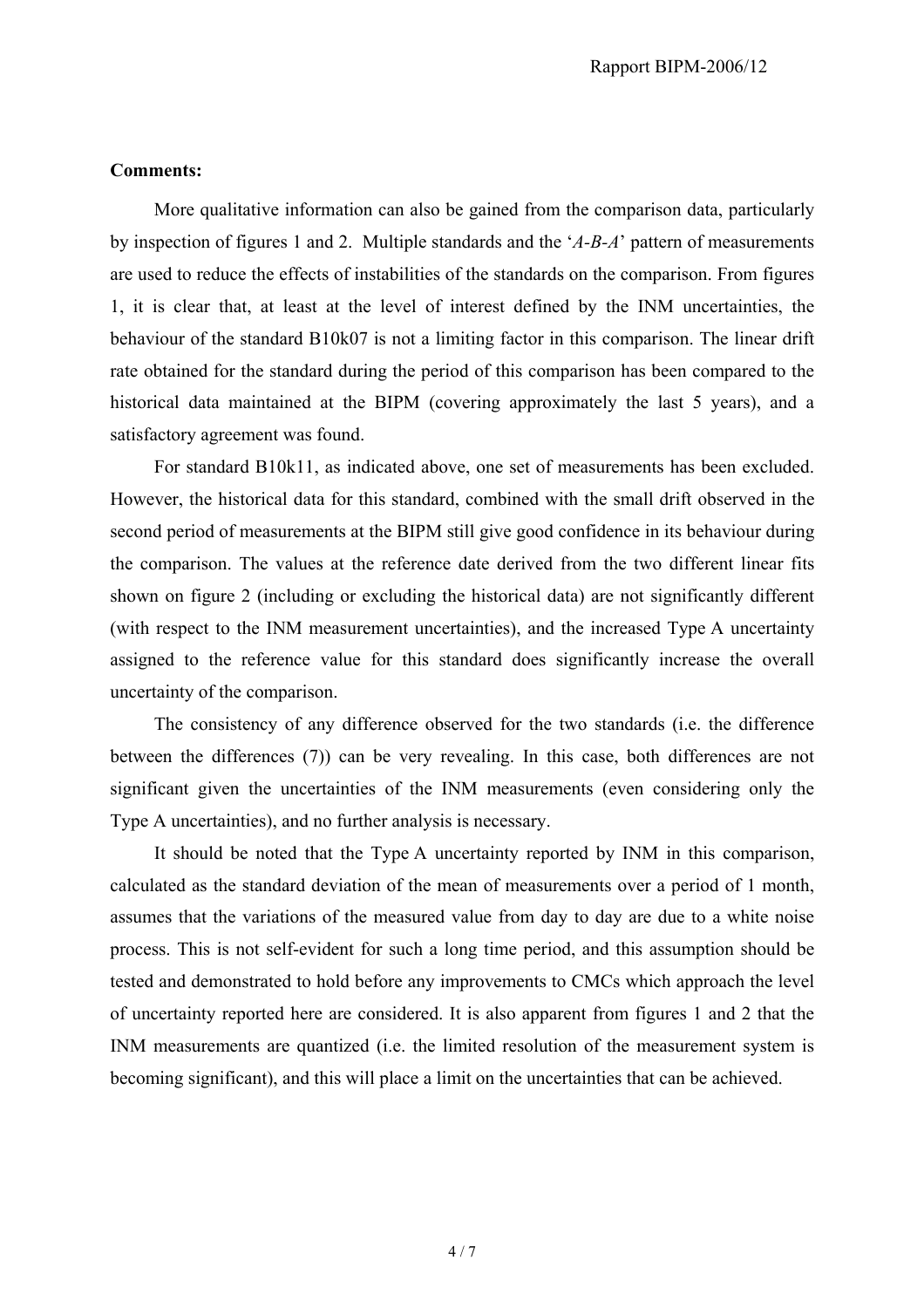

Figure 1. Relative deviation from the nominal 10 k $\Omega$  value of the resistance of B10k07 vs time: individual measurements of the BIPM and INM, a linear least-squares fit to the BIPM measurements and the reported mean and expanded uncertainty of the INM measurements.



Figure 2. as figure 1, but for resistor serial number B10k11; two linear fits, including or excluding historical data for this standard are shown, which are discussed above.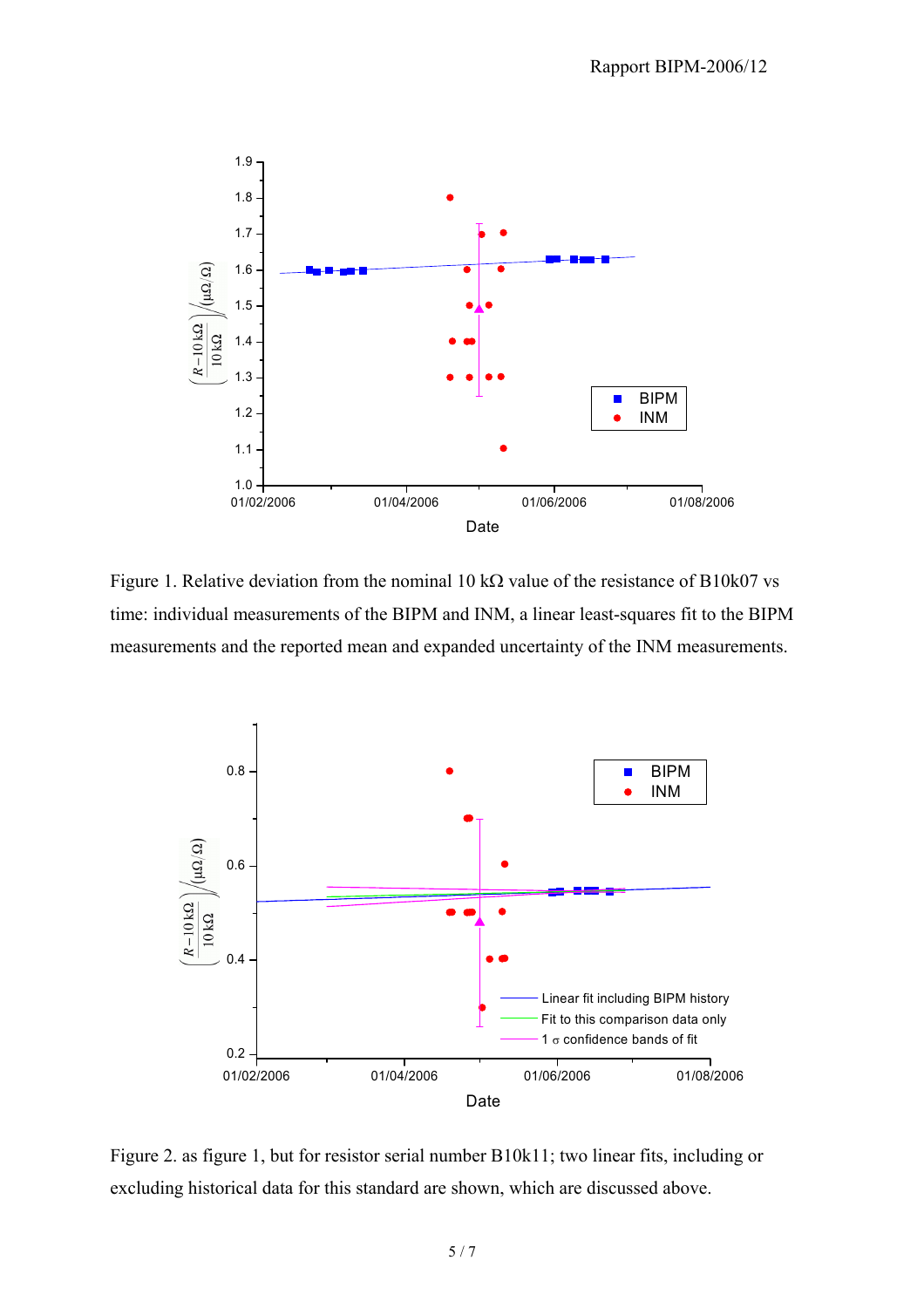|                |             |                                                                                      | <b>B10k07</b> | <b>B10k11</b> |
|----------------|-------------|--------------------------------------------------------------------------------------|---------------|---------------|
|                | <b>INM</b>  | $(R - 10 \text{ k}\Omega) / \text{m}\Omega$                                          | $+14.9$       | $+4.8$        |
| $\overline{2}$ |             | Type A uncertainty / $m\Omega$                                                       | 03            | 0.3           |
| 3              |             | Type B uncertainty / $m\Omega$                                                       | 1.1           |               |
| 4              | <b>BIPM</b> | $(R - 10 \text{ k}\Omega)/m\Omega$                                                   | $+16.17$      | $+5.40$       |
| 5              |             | Type A uncertainty / $m\Omega$                                                       | 0.04          | 0.10          |
| 6              |             | Type B uncertainty / $m\Omega$                                                       | 0.15          |               |
| 7              |             | $(R_{\text{INM}} - R_{\text{BIPM}})/m\Omega$                                         | $-1.3$        | $-0.6$        |
| 8              |             | combined Type A uncertainty / $m\Omega$                                              | 0.3           | 0.3           |
| 9              |             | Mean difference: $\langle R_{\text{INM}} - R_{\text{RIPM}} \rangle / \text{m}\Omega$ | -0.9          |               |
| 10             |             | Total uncertainty on mean difference / $m\Omega$                                     | 0.9           |               |

**Table 1**. Results of the INM/BIPM bilateral comparison of 10 kΩ standards using two BIPM travelling standards: mean date 30 April 2006. Uncertainties are  $1\sigma$  estimates.

**Table 2**. Estimated Type B standard uncertainties, relative to the nominal value, for 10 kΩ calibrations with the BIPM equipment. A relative uncertainty of  $1 \times 10^{-9}$  corresponds to 0.01 mΩ.

| Realization of $R_H(2)$                                               | $2 \times 10^{-9}$  |
|-----------------------------------------------------------------------|---------------------|
| Ratio of 10 k $\Omega$ transfer resistor to $R_H(2)$                  | $6 \times 10^{-9}$  |
| DC/AC difference (at 1 Hz) of the transfer resistor                   | $2 \times 10^{-9}$  |
| Comparison of transfer resistor to 10 k $\Omega$ reference resistors  | $5 \times 10^{-9}$  |
| Imprecision in the values of the reference resistors (including       | $10 \times 10^{-9}$ |
| uncertainties in extrapolated resistance values and residual power,   |                     |
| temperature and pressure effects)                                     |                     |
| Comparison of the travelling standards to the reference resistors     | $5 \times 10^{-9}$  |
| Uncertainty in the temperature correction for the travelling standard | $2 \times 10^{-9}$  |
| Uncertainty in the pressure correction for the travelling standard    | $4 \times 10^{-9}$  |
| rss total                                                             | $15 \times 10^{-9}$ |

**Table 3**. Estimated Type B standard uncertainties, relative to the nominal value, for 10 kΩ calibrations with the INM equipment. A relative uncertainty of  $1 \times 10^{-8}$  corresponds to 0.1 mΩ. Asterisks (\*) indicate components that are either completely correlated or probably significantly correlated when measuring different travelling standards.

| Calibrated value of the 10 k $\Omega$ reference standard*            | $2 \times 10^{-8}$   |
|----------------------------------------------------------------------|----------------------|
| Uncertainty in the drift correction of the reference standard*       | $5.8 \times 10^{-8}$ |
| Uncertainty in the temperature correction of the reference standard* | $2 \times 10^{-8}$   |
| Linearity and resolution effects of the DVM                          | $8.5 \times 10^{-8}$ |
| Uncertainty in the temperature and pressure corrections for the      | $1 \times 10^{-8}$   |
| travelling standards                                                 |                      |
| rss total                                                            | $11 \times 10^{-8}$  |